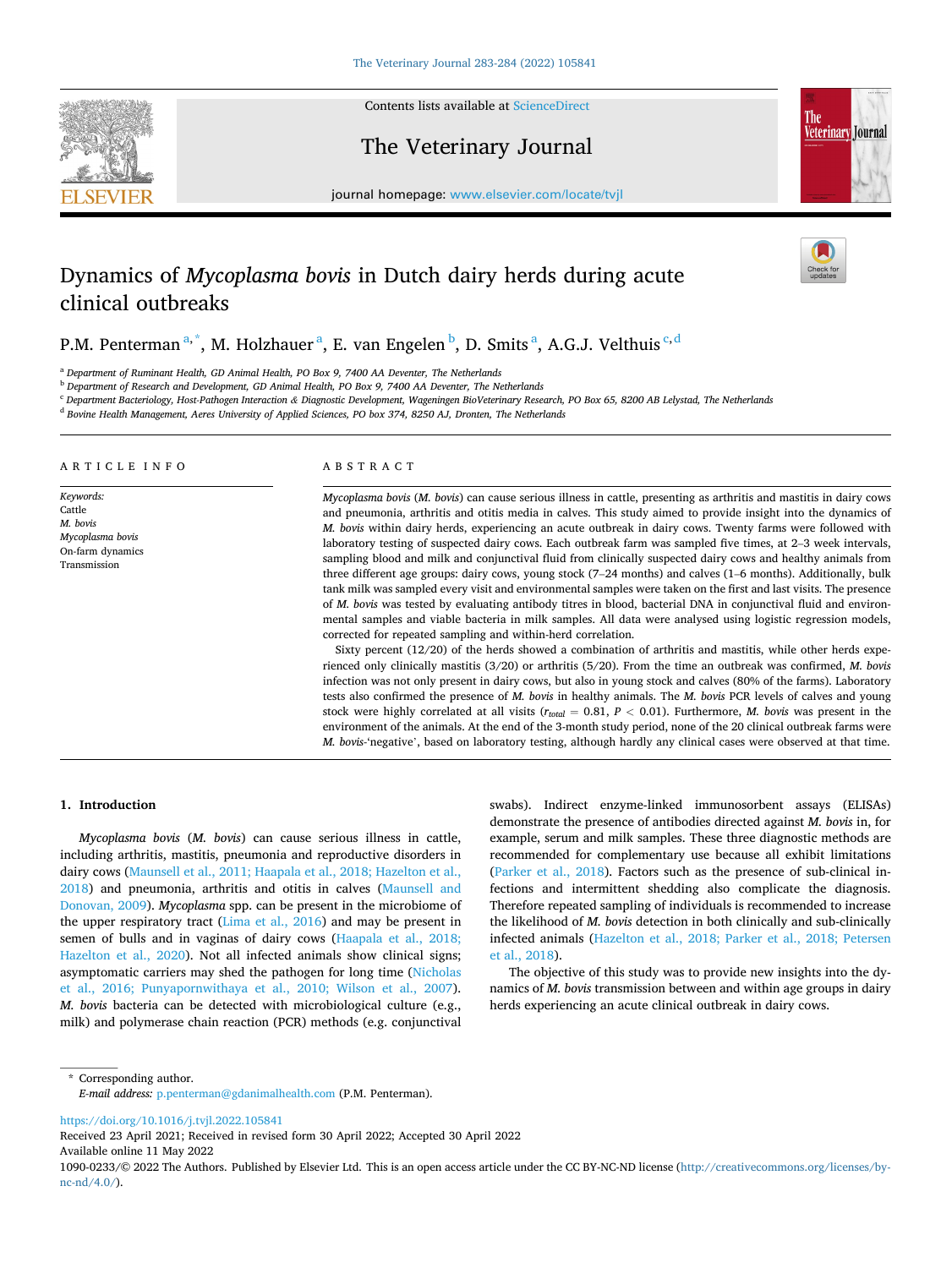## **2. Materials and methods**

Between February 2016 and April 2017, GD Animal Health (GD) performed a longitudinal study in which a cohort of 20 Dutch dairy herds was closely followed, that experienced an acute clinical *M. bovis*  outbreak in dairy cows. The study was performed according to the Directive 2010/63/EU on the protection of animals used for scientific purposes, and approval was granted by the Dutch Central Authority for Scientific Procedures on Animals (license number 2015300) and the Animal Welfare Body of GD.

#### *2.1. Selection of farms*

Practitioners were asked to report dairy herds with several dairy cows with *M. bovis*-associated clinical signs of mastitis or arthritis within a 2-week period, confirmed by a confirmative laboratory test result for *M. bovis* (ELISA, PCR or culture from at least two cows). Only farms larger than 50 dairy cows were included which had no *M. bovis* clinically suspected animals in the preceding 12 months.

## *2.2. Study design*

The outbreak farms were visited five times; within a week after confirmation of the outbreak  $(v0)$  and after 2  $(v2)$ , 5  $(v5)$ , 8  $(v8)$  and 11 (v11) weeks. Dairy cows with clinical signs of mastitis or arthritis ('clinically suspected') were enroled in the study, with a maximum of five cows per visit. Clinically healthy animals from three age groups (hereafter: 'healthy animals') were randomly selected prior to the first visit, using a selection list with a random number generated for each animal in the farm ('runiform' in Stata14/SE; StataCorp, Stata Statistical Software, 2015, Release 14). Cattle with the lowest selection number were selected for inclusion in the study. Groups included a cohort of a maximum of 13 dairy cows older than 24 months of age, 13 young stock between 7 and 24 months and 10 calves between 1 and 6 months and were sampled during each visit. When an animal was lost to follow-up due to culling, drying off or calving, a healthy animal that was next on the selection list or a new clinically suspected animal, was included during the following visit.

Samples were collected by trained veterinarians according to standard operating procedures. Serum blood samples were collected from the coccygeal vein. Conjunctival fluid samples from the medial eye corners of both eyes were collected with a dry sterile flocculated swab (Eswab, Copan, Italy) and directly stored in the standard transportation medium. Environmental samples were collected and stored only during v0 and v11,with the same Eswab system. Composite milk samples from four quarters and BTM were collected in sterile 10-mL and 50-mL tubes, respectively. All samples were cold stored and immediately sent to the laboratory for diagnostic analyses.

### *2.3. Laboratory processing of samples*

Serum samples were analysed with the commercially available indirect ELISA kit for *M. bovis* antibody detection (BioX K260 Diagnostics, Rochefort, Belgium) conform the manufacturer's instructions. Based on these instructions, results were reported in six categories: – (no antibodies detected) and  $1 +$  to  $5 +$  (increasing amounts of antibodies detected), whereby  $1 +$  and  $2 +$  were considered a low positive response and  $3 +$  or higher as a high positive response.

*M. bovis* DNA was detected by PCR in conjunctival fluid using an inhouse competitive allele-specific, real time PCR. Briefly, DNA was isolated using an ABI MagMAX™ Total Nucleic Acid Isolation kit on a MagMax Express machine. The *M. bovis* specific primers were Fw primer 5′ -GAA GGT GAC CAA GTT CAT GCT GGC AAA CTT ACC TAT CGG TGA C-3′ and Rev primer 5′ -AGG CAA AGT CAT TTC TAG GTG CAA-3′ . *M. bovis* DNA was visualised after a series of reactions in which a quencher was separated from a fluorophore after which a fluorescent

signal was measured with the ABI-7500 machine. *M. bovis* DNA was considered to be present at a cycle threshold (Ct) value of  $\leq$  42. The lower the Ct-value, the higher the concentration of *M. bovis* DNA in the sample, categorised as  $-$  (Ct  $>$  42), and  $1 +$  to  $5 +$  (increasing amounts of *M. bovis* present. Ct *<* 42: 1, Ct *<* 40: 2, Ct *<* 38: 3, Ct*<* 35: 4 and Ct *<*32: 5). Samples with Ct-value *>* 40 (category 1 +) were considered outside the linearity range and below the lower limit of PCR quantification; therefore, these results had a higher measurement uncertainty and were interpreted with caution.

For *Mycoplasma* culture, individual milk (10 µL) or BTM (100 µL) were dispensed onto pleuropneumonia-like organism (PPLO) agar, which is a standard *Mycoplasma* medium used in many laboratories . 1 Inoculated PPLO-agar plates were incubated under normal atmospheric conditions but higher humidity (100%) for a maximum of 10 days at 37 °C. The growth of typical micro-colonies was assessed on days 3, 6 and 10 with use of a dissecting microscope.

## *2.4. Sample size*

Sample size for detection of disease in the affected farms was calculated using the following assumptions: average Dutch farm (100 dairy cattle, 25 young stock and 15 calves); an outbreak in which 20% of animals showed seroconversion (assumption based on previous experience with outbreaks in the Netherlands), the calculated aimed sample sizes were 13 dairy cows, 13 young stock and 10 calves. This design ensured the ability to demonstrate the transmission of *M. bovis* with 95% confidence (WinEpi) . 2

## *2.5. Statistical analysis*

The differences in prevalence in the age groups were examined across time using logistic regression models. Data were corrected for the fact that animals within the same farm are more similar than animals at different farms. Descriptions of the outbreak situation per farm at the first visit (v0; [Table 1](#page-2-0)) were provided. It was recorded where the animals were housed at the start of infection (as far as possible), the extent to which healthy animals in all age groups became infected, based on ELISA, PCR and, if applicable, culturing results, the extent in which test results from clinically suspected animals contained *M. bovis* antibodies during the course of the study and the pathways and risk factors that may have played a role. All analyses were performed using STATA/SE version 14 software. The error of the presence of *M. bovis* found in the previous period was modelled using a general estimation equation (repeated option in PROC GENMOD, SAS, version 9.4).

## **3. Results**

## *3.1. Descriptive statistics*

Descriptive statistics of the 20 farms are listed in [Table 1.](#page-2-0) Twelve of these herds (60%) experienced both mastitis and arthritis in dairy cattle. Five herds experienced clinical arthritis and mastitis, while *M. bovis* was only found in bulk milk. One herd experienced no mastitis during the outbreak and three herds had only *M. bovis* associated mastitis without arthritis. Two herds experienced respiratory signs in dairy cows and four herds respiratory signs in calves.

The number of clinically suspected dairy cows per farm varied from 1% to more than 10%. The farms were spread over the Netherlands. The average farm size (*n* minimum, maximum) was 30 calves (10, 129), 67

<sup>&</sup>lt;sup>1</sup> See: Laboratory Handbook on Bovine Mastitis, NMC, 2017 page 119. htt [ps://www.academia.edu/50651208/Laboratory\\_Handbook\\_on\\_Bovine\\_Mastitis](https://www.academia.edu/50651208/Laboratory_Handbook_on_Bovine_Mastitis) (Accessed 30 April 2022)<br><sup>2</sup> See: WinEpi: Working IN EPIdemiology. http://www.winepi.net

[<sup>/</sup>uk/sample/indice.htm](http://www.winepi.net/uk/sample/indice.htm). (Accessed 30 April 2022).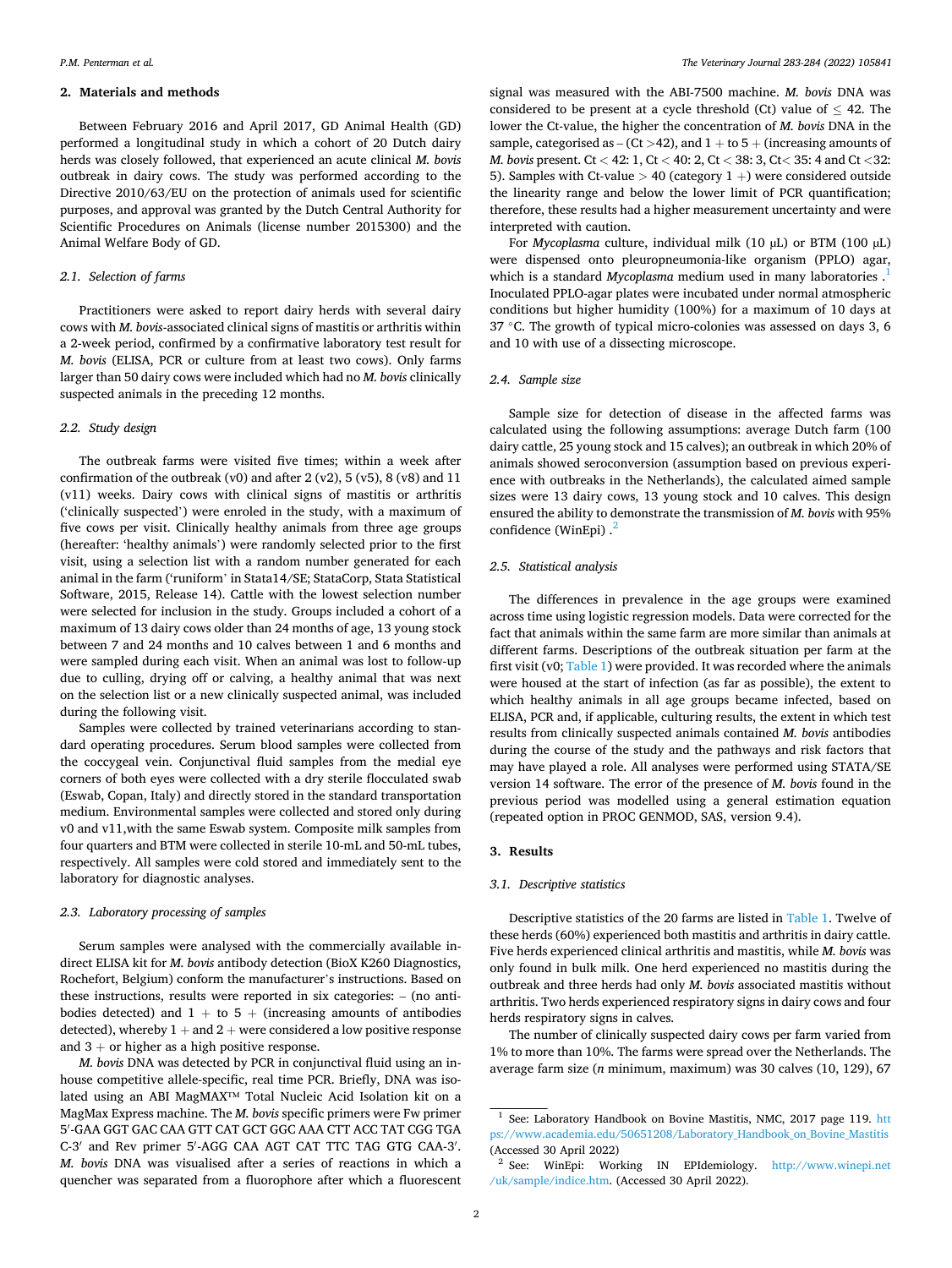#### <span id="page-2-0"></span>**Table 1**

Descriptive statistics of the 20 farms with an acute clinical M. bovis outbreak.

| Farm<br>ID | M. bovis-associated clinical signs in dairy<br>cows |                   | No. of animals per age group $(V_0)$ |               | Purchase of cattle over the preceding 5<br>years | Mean milk production<br>characteristics |             |                 |
|------------|-----------------------------------------------------|-------------------|--------------------------------------|---------------|--------------------------------------------------|-----------------------------------------|-------------|-----------------|
|            |                                                     | $1 - 6$<br>months | $7 - 24$<br>months                   | >24<br>months |                                                  | kg milk/<br>day                         | Fat<br>$\%$ | Protein<br>$\%$ |
| A          | A, M                                                | 20                | 58                                   | 117           | Yes                                              | 29.9                                    | 4.29        | 3.51            |
| B          | A, M                                                | 61                | 97                                   | 231           | Yes                                              | 23.5                                    | 4.44        | 3.74            |
| C          | A, M                                                | 13                | 46                                   | 96            | No                                               | 26.6                                    | 4.33        | 3.49            |
| D          | A, M                                                | 12                | 12                                   | 60            | No                                               | 22.2                                    | 4.60        | 3.62            |
| E          | A, M                                                | 20                | 69                                   | 140           | Yes                                              | 27.2                                    | 4.76        | 3.56            |
| G          | A, M                                                | 14                | 80                                   | 123           | No                                               | 30.2                                    | 4.67        | 3.54            |
|            | A, M                                                | 129               | 253                                  | 572           | Yes                                              | 29.3                                    | 4.37        | 3.53            |
| L          | A, M                                                | 17                | 32                                   | 51            | No                                               | 30.7                                    | 4.48        | 3.48            |
| N          | A, M                                                | 22                | 58                                   | 102           | Yes                                              | 26.0                                    | 4.55        | 3.60            |
| R          | A, M                                                | 40                | 78                                   | 254           | Yes                                              | 29.6                                    | 4.32        | 3.47            |
| S          | A, M                                                | 12                | 32                                   | 92            | No                                               | 28.9                                    | 4.19        | 3.60            |
|            | A, M                                                | 18                | 48                                   | 129           | Yes                                              | 27.9                                    | 4.43        | 3.57            |
| J          | A, (M)                                              | 43                | 85                                   | 251           | Yes                                              | 27.5                                    | 4.54        | 3.46            |
| O          | A, $(M)^{a, b}$ and c                               | 26                | 74                                   | 166           | Yes                                              | 28.9                                    | 4.28        | 3.45            |
| M          | A, (M)                                              | 22                | 46                                   | 165           | Yes                                              | 30.0                                    | 4.20        | 3.53            |
| P          | A, (M)                                              | 63                | 118                                  | 325           | Yes                                              | 28.6                                    | 4.52        | 3.72            |
| Н          | M                                                   | 28                | 66                                   | 147           | No                                               | 25.6                                    | 4.01        | 3.46            |
| F          | M                                                   | 18                | 46                                   | 143           | Yes                                              | 25.9                                    | 4.49        | 3.48            |
| K          | М                                                   | 10                | 17                                   | 50            | No                                               | 30.1                                    | 3.87        | 3.42            |
| Q          | A                                                   | 10                | 29                                   | 92            | No                                               | 23.2                                    | 4.49        | 3.65            |

ID, Identification; V0, first visit; A, arthritis; M, mastitis.<br><sup>a</sup> Milk samples of individual cows and bulk milk were all culture-negative (i.e. M. bovis associated mastitis was not demonstrated).<br><sup>b</sup> Individual milk sam

 $\cdot$  Individual milk samples were all culture-negative, but BTM samples were culture-positive.

young stock (12, 253) and 165 dairy cows (50, 572) per farm. Over the last 5 years, 12 farms introduced animals into the herds. The average milk production was 27.6 kg milk/day with 4.39% fat and 3.54% protein content.

In total, 116 clinically suspected and 808 healthy animals were sampled at v0. These numbers decreased to 89 clinically suspected

#### **Table 2**

ELISA results (serum) and PCR results (conjunctival fluid) from clinically suspected animals <sup>a</sup> and healthy cattle by age group per round (grouped into 0 = 'negative', 1/  $2 +$  = low 'positive' and  $3/4/5 +$  = high 'positive'), including total number of samples.

| Age group                                | Sampling time  | <b>ELISA</b> results |         |           | PCR results |         |           | Number of samples |
|------------------------------------------|----------------|----------------------|---------|-----------|-------------|---------|-----------|-------------------|
|                                          |                | $\mathbf{0}$         | $1/2 +$ | $3/4/5 +$ | 0           | $1/2 +$ | $3/4/5 +$ |                   |
| Clinically suspected cattle <sup>1</sup> | $V_0$          | 41.9%                | 22.6%   | 35.5%     | 34.8%       | 35.9%   | 29.3%     | 93                |
|                                          | $\rm V_2$      | 45.8%                | 27.7%   | 26.5%     | 38.1%       | 36.9%   | 25.0%     | 83                |
|                                          | V <sub>5</sub> | 54.0%                | 28.7%   | 17.2%     | 71.3%       | 23.0%   | 5.7%      | 87                |
|                                          | $V_8$          | 67.8%                | 24.1%   | 8.0%      | 71.3%       | 21.8%   | 6.9%      | 87                |
|                                          | $V_{11}$       | 72.3%                | 22.9%   | 4.8%      | 81.9%       | 14.5%   | 3.6%      | 83                |
|                                          | Average        | 56.1%                | 25.2%   | 18.7%     | 59.1%       | 26.6%   | 14.3%     | 433               |
| Healthy dairy cows                       | $V_0$          | 52.3%                | 31.6%   | 16.2%     | 34.1%       | 41.3%   | 24.6%     | 266               |
|                                          | V <sub>2</sub> | 57.1%                | 32.3%   | 10.5%     | 38.2%       | 43.4%   | 18.4%     | 266               |
|                                          | $V_5$          | 65.8%                | 27.4%   | 6.8%      | 70.3%       | 24.0%   | 5.7%      | 263               |
|                                          | $\rm V_8$      | 74.7%                | 21.5%   | 3.8%      | 69.8%       | 20.4%   | 9.8%      | 265               |
|                                          | $V_{11}$       | 80.1%                | 18.8%   | 1.1%      | 77.8%       | 18.4%   | 3.8%      | 261               |
|                                          | Average        | 65.9%                | 26.3%   | 7.7%      | 58.0%       | 29.5%   | 12.5%     | 1321              |
| Healthy young stock                      | $V_0$          | 73.8%                | 20.7%   | 5.5%      | 66.0%       | 23.8%   | 10.2%     | 256               |
|                                          | V <sub>2</sub> | 67.8%                | 27.1%   | 5.1%      | 71.4%       | 21.2%   | 7.5%      | 255               |
|                                          | $V_5$          | 76.5%                | 16.9%   | 6.7%      | 81.6%       | 11.8%   | 6.7%      | 255               |
|                                          | $\rm V_8$      | 80.0%                | 17.3%   | 2.7%      | 76.5%       | 17.6%   | 5.9%      | 255               |
|                                          | $V_{11}$       | 81.3%                | 16.8%   | 2.0%      | 80.1%       | 14.1%   | 5.9%      | 256               |
|                                          | Average        | 75.9%                | 19.7%   | 4.4%      | 75.1%       | 17.7%   | 7.2%      | 1277              |
| Healthy calves                           | $V_0$          | 76.5%                | 18.7%   | 4.8%      | 43.3%       | 33.2%   | 23.5%     | 187               |
|                                          | V <sub>2</sub> | 70.7%                | 23.9%   | 5.4%      | 55.4%       | 29.9%   | 14.7%     | 184               |
|                                          | $V_5$          | 70.7%                | 25.5%   | 3.7%      | 73.4%       | 19.1%   | 7.4%      | 188               |
|                                          | $\rm V_8$      | 60.8%                | 34.4%   | 4.8%      | 71.4%       | 22.2%   | 6.3%      | 189               |
|                                          | $V_{11}$       | 58.0%                | 36.7%   | 5.3%      | 75.0%       | 18.6%   | 6.4%      | 188               |
|                                          | Average        | 67.3%                | 27.9%   | 4.8%      | 63.8%       | 24.6%   | 11.6%     | 936               |
| Healthy cattle (total)                   | $V_0$          | 66.4%                | 24.3%   | 9.3%      | 48.1%       | 32.8%   | 19.1%     | 709               |
|                                          | $\rm V_2$      | 64.5%                | 28.2%   | 7.2%      | 54.7%       | 31.9%   | 13.5%     | 705               |
|                                          | $V_5$          | 71.0%                | 23.1%   | 5.9%      | 75.2%       | 18.3%   | 6.5%      | 706               |
|                                          | $V_8$          | 72.9%                | 23.4%   | 3.7%      | 72.6%       | 19.9%   | 7.5%      | 709               |
|                                          | $V_{11}$       | 74.6%                | 22.8%   | 2.6%      | 77.9%       | 16.9%   | 5.2%      | 705               |
|                                          | Average        | 69.9%                | 24.4%   | 5.7%      | 65.7%       | 23.9%   | 10.4%     | 3534              |

V, visit number, e.g., V0, first visit etc.

90% of clinically suspected animals were dairy cows (388/433 samples).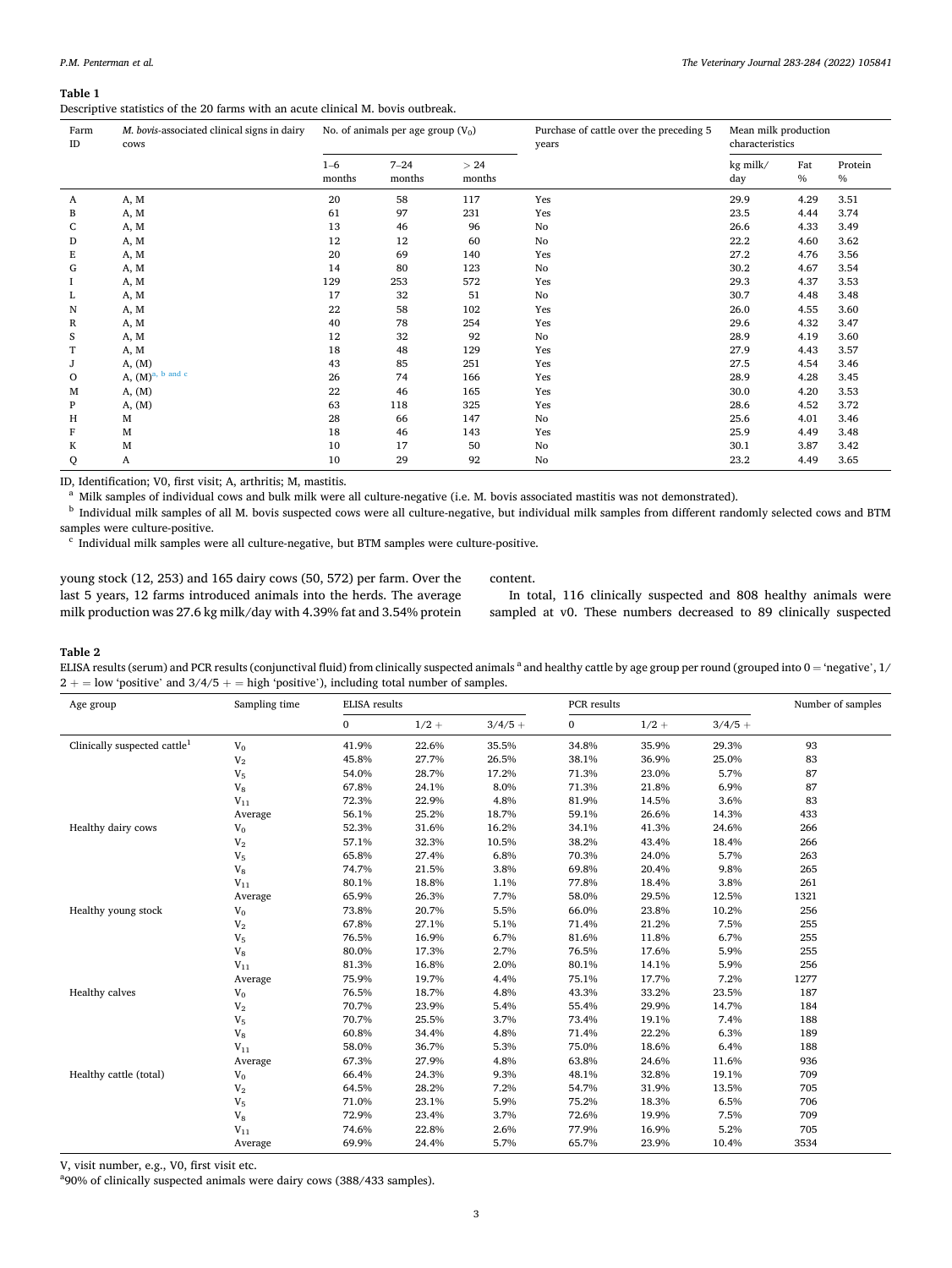animals and 784 healthy at v11, mainly due to removal of cows. In total 9625 samples were collected and animals were sampled on average 4.3 times for blood and conjunctival fluid and 3.7 times for milk.

## *3.1.1. Mycoplasma bovis transmission within age groups over time*

From the time an outbreak was confirmed, *M. bovis* infection was not only present in dairy cows, but also in young stock and calves (80% of the farms).

#### *3.1.2. Dairy cows*

At v0, 58.1% of clinically suspected and 47.8% of healthy dairy cows were ELISA-positive  $(1 +-5 +;$  [Table 2\)](#page-2-0). The serological response decreased over time in both clinically suspected and healthy cows (see Fig. 1A), but did not reach zero. Seroprevalence dropped over time (v5 to v11) from 45.9% to 27.7% for clinically suspected and from 34.2% to 19.9% for healthy dairy cows [\(Table 2](#page-2-0)). This decrease was highest in the groups with the strongest reaction ( $> 2 +$ ). Within dairy cows ELISAlevels were correlated in three consecutive visits while in the remaining age groups ELISA-levels were highly correlated in two consecutive visits.

Overall herds a slight decrease in PCR 'positive' tests was seen in the first three visits, followed by a slight increase between v5 and v8 (Fig. 1A). At v0, 65.2% and 65.9% of clinically suspected and healthy dairy cows, respectively tested 'positive' for the presence of *M. bovis*  DNA in the conjunctival fluid ([Table 2](#page-2-0)). Among healthy cows these figures decreased to 29.7% at v5 and 22.2% at v11 ([Table 2](#page-2-0)). The percentage of 'positive' results at v0 was higher in cows than in youngstock and calves, but the prevalence was comparable for all age groups at v11. A large proportion of samples at v11 contained low levels  $(1 +, 2 +)$  of

*M. bovis* DNA most probably a reflection of low levels of *M. bovis* DNA in the farm environment. Equal amounts of low positivity were observed when comparing clinically suspected and healthy cows  $(P = 0.40)$ . Stronger PCR 'positivity'  $(3 +, 4 + or 5 +)$  was more often demonstrated in clinically suspected animals (14.3%) compared to healthy animals (10.4%;  $P = 0.03$ ). As with serology, the percentages of strong responders (*>* 2 +) showed the steepest decline over time, a finding also observed in the other groups. The correlation between the PCR-levels at consecutive sampling periods within age groups was minimal.

#### *3.1.3. Young stock*

Young stock showed at v0 a seroprevalence of 26.2%, which increased to 32.2% at v2 and decreased to 18.7% at v11. The prevalence of positive conjunctival fluid PCR in young stock was 34.0% at v0 and decreased to 20.0% at v11 ([Table 2](#page-2-0) and Fig. 1B).

## *3.1.4. Calves*

On average, 32.7% of the calves showed a serological response which increased from 23.5% (v0) to 42.0% (v11). An noticeable increase to 39.2% occurred at v8 mainly due to the increasing number of low positive  $( $2 +$ ) samples (Table 2). The percentage of PCR positive$  $( $2 +$ ) samples (Table 2). The percentage of PCR positive$  $( $2 +$ ) samples (Table 2). The percentage of PCR positive$ conjunctival fluid samples showed a different pattern over time. At v0, 56.7% of the healthy calves were PCR positive which decreased to 25.0% at v11 (Fig. 1C).

## *3.2. Mycoplasma bovis transmission between age groups over time*

The serological responses of dairy cows, young stock and calves were not correlated within farms at the various sample times, but the



**Fig. 1.** A - C. *M. bovis* prevalence in healthy dairy cows (A), young stock (B) and calves (C) on outbreak farms based on ELISA (serum), PCR (conjunctival fluid) and, if applicable, culture (individual milk samples). V, visit number e.g., V0, first visit, V2, visit at week 2, etc.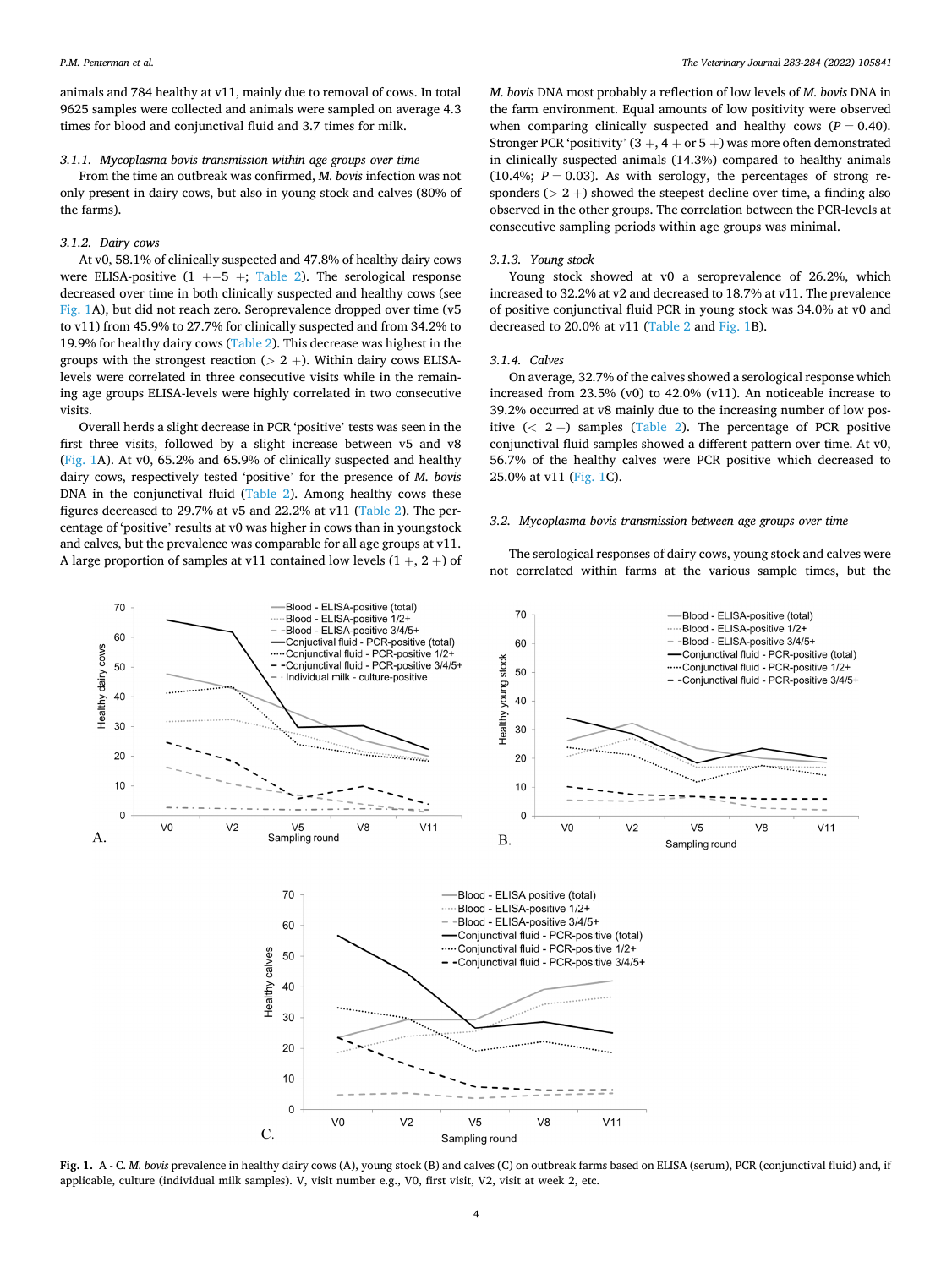*P.M. Penterman et al.* 

|                  | 5 = high 'positive').                   |                 |              |             |                       |            |             |                   |              |                         |                            |                 |            |                 |
|------------------|-----------------------------------------|-----------------|--------------|-------------|-----------------------|------------|-------------|-------------------|--------------|-------------------------|----------------------------|-----------------|------------|-----------------|
|                  | -Drinking                               | -Water          | -Water       | -Water      | -Water                | -Lying     | -Water      | -Drinking         | -Water       | -Water                  | -Water                     | -Water          | -Lying     | -Water          |
|                  | buckets                                 | troughs         | troughs      | troughs     | troughs<br>dairy cows | cubicles   | troughs dry | buckets           | troughs      | troughs                 | troughs                    | troughs         | cubicles   | troughs dry     |
|                  | calves                                  | calves $1-6$    | young stock  | young stock |                       | dairy cows | cows        | calves            | calves $1-6$ | young stock<br>7–12 mo. | young stock<br>$12-24$ mo. | dairy cows      | dairy cows | cows            |
|                  |                                         | mo.             | $7 - 12$ mo. | 12-24 mo.   |                       |            |             |                   | mo.          |                         |                            |                 |            |                 |
| Farm             | Sampling time v0                        |                 |              |             |                       |            |             | Sampling time v11 |              |                         |                            |                 |            |                 |
| ⋖                | $\mathbf{\Omega}$                       |                 |              |             | $\mathbf \sim$        |            |             | S                 |              | 0                       |                            |                 |            |                 |
| B                | LO.                                     |                 |              |             | 4                     |            | S           | $\circ$           |              |                         |                            |                 |            | $\circ$         |
| U                | $\mathbf{\sim}$                         |                 |              |             | ∊                     |            |             |                   |              |                         |                            |                 |            |                 |
| $\mathsf{D}$     |                                         |                 |              |             |                       |            |             |                   |              |                         |                            |                 |            | 0               |
| 田山               |                                         |                 |              |             | $\mathbf{\sim}$       |            |             | 0                 |              |                         |                            |                 |            |                 |
|                  |                                         |                 |              |             |                       |            |             |                   |              |                         |                            |                 |            |                 |
| ಲ                |                                         |                 |              |             |                       |            |             |                   |              |                         |                            |                 |            | $\circ$         |
| Ξ                |                                         |                 |              |             |                       |            |             |                   | $\circ$      | $\mathbf{\sim}$         | $\mathbf{\sim}$            | $\mathbf{\sim}$ |            | S               |
|                  |                                         |                 |              |             |                       |            | S           | ∘                 |              |                         |                            |                 |            | $\circ$         |
|                  |                                         | $\mathbf{\sim}$ |              |             | $\circ$               |            | $\circ$     | $\circ$           | $\circ$      | S                       |                            | $\circ$         |            | $\circ$         |
| ×                |                                         | $\circ$         | ∞            |             |                       |            | 0           |                   | $\circ$      | 0                       |                            |                 |            | $\circ$         |
| L                | 0                                       | $\circ$         |              |             |                       |            | 0           | $\circ$           | $\circ$      | $\circ$                 | $\circ$                    |                 | $\circ$    | $\circ$ $\circ$ |
| ≅                | S                                       | 0               |              |             |                       |            | $\circ$     | $\circ$           | $\circ$      | $\circ$                 | $\circ$                    |                 | $\circ$    |                 |
| $\mathbf{z}$     | $\sim$                                  |                 |              |             |                       |            | $\circ$     | S                 | $\circ$      | $\circ$                 |                            |                 |            | $\circ$         |
| O <sub>H</sub>   | $\circ$                                 | 0               |              | $\circ$     | 0                     |            | $\circ$     | $\circ$           | $\circ$      | $\circ$                 |                            | $\circ$         |            | $\circ$         |
|                  | $\mathbf{\sim}$                         | ∞               |              |             |                       |            | S           | $\circ$           | $\circ$      | $\circ$                 |                            | $\circ$         | $\circ$    | $\circ$         |
| $\mathsf{\circ}$ | $\circ$                                 |                 |              |             | $\circ$               |            | $\circ$     |                   |              | $\circ$                 | $\circ$                    | $\circ$         | $\circ$    |                 |
| $\approx$        | 4                                       | ∞               |              |             |                       |            | $\circ$     | $\circ$           |              | $\circ$                 | $\circ$                    | $\circ$         | $\circ$    | 00              |
| ΩH               | $\circ$                                 | 0               | ⊂            | ⊂           | - ന                   |            | $\circ$     | $\circ$           |              | $\circ$                 | $\circ$                    | $\circ$         | $\circ$    |                 |
|                  | 0                                       |                 | 0            |             | $\circ$               | 3          | 4           |                   |              | 0                       | 0                          | $\circ$         | $\circ$    | $\circ$         |
|                  | V0, first visit; V11, visit at week 11. |                 |              |             |                       |            |             |                   |              |                         |                            |                 |            |                 |

correlations of ELISA results between calves and young cattle showed a trend ( $r2 = 0.39$ ;  $P = 0.09$ ). Correlation between the results of dairy cows and those of the other groups were not observed.

Based on PCR-results, the numbers of infected calves were correlated to that of young stock when comparing across visits. The *M. bovis* PCR ct counts in calves and young stock were highly correlated in all visits (*rtotal*   $= 0.81$ ;  $P < 0.01$ ). No correlations between the *M*. bovis PCR-levels of dairy cows and those of calves, dairy cows and young stock were seen.

## *3.3. Environmental samples*

*M. bovis* DNA was detected in at least one environmental sample in 80% of the farms at v0 and in 45% of farms at v11 (Table 3).

## *3.4. Milk samples*

Most farms (17/20) had at least one milk sample in which *Mycoplasma* was cultured (i.e., 15 farms with positive individual milk samples and 12 farms with positive BTM samples). *Mycoplasma* was cultured in 54/1692 individual milk samples. Over the entire period, *Mycoplasma*  was cultivated in milk in an average of 6.5% of clinically suspected and 2.2% of healthy dairy cows (Table 4). The prevalence of culture-positive milk samples from clinically suspected dairy cows  $(n = 50)$  dropped from 14.5% (v0) to 3.8% at v5 and 5.3% at v11. The prevalence of culture-positive milk samples from healthy dairy cows remained the same during the investigation (1.9–2.7%). Healthy dairy cows with culture-'positive' milk samples at v0 were more often culture-positive at v11 ( $r = 0.70$ ;  $P < 0.01$ ). At v0, the BTM was *Mycoplasma* culturepositive in 50% of the farms; the percentage decreased to 15% at v11.

At the end of the three-month study period (v11), at least one serum, conjunctival fluid or milk sample tested positive in 100%, 90% and 30% of the farms, respectively.

## **4. Discussion**

Selected farms were associated with an early-phase *M. bovis*  outbreak, that was expected to enable the monitoring of transmission within and between animal age groups. The detection of a *M. bovis*  outbreak was based on the observations of the farmer, clinical investigation by the practicing veterinarian and a laboratorial diagnosis. However, based on test results, it was apparent that only four farms (A, I, Q and T) had no dissemination of *M. bovis* to other age groups at v0 yet and had possibly experienced an acute outbreak at the initiation of the sampling period. In all remaining farms the prevalence of ELISA-positive cows was already highest at v0, which may imply that *Mycoplasma* was already present in the farms. These results were not correlated with the farmer's or veterinarian's awareness of clinical signs, enabling the

**Table 4** 

Mycoplasma culture results in percentages of individual milk samples of the clinically suspected dairy cows and healthy dairy cows during the five visits to investigate the persistence and transmission of the bacteria after introduction.

| Animal group         | Sampling       | Culture result | Number of |         |
|----------------------|----------------|----------------|-----------|---------|
|                      | time           | Negative       | Positive  | samples |
| Clinically suspected | $V_0$          | 85.5%          | 14.5%     | 83      |
| dairy cows           | V <sub>2</sub> | 96.0%          | 4.0%      | 75      |
|                      | $V_{5}$        | 96.0%          | 4.0%      | 75      |
|                      | V <sub>8</sub> | 96.2%          | 3.8%      | 78      |
|                      | $V_{11}$       | 94.7%          | 5.3%      | 75      |
|                      | Average        | 93.5%          | 6.5%      |         |
| Healthy dairy cows   | v0             | 97.3%          | 2.7%      | 257     |
|                      | v2             | 97.7%          | 2.3%      | 265     |
|                      | v5             | 98.1%          | 1.9%      | 262     |
|                      | v8             | 97.7%          | 2.3%      | 263     |
|                      | v11            | 98.1%          | 1.9%      | 259     |
|                      | Average        | 97.7%          | 2.2%      |         |

V0, first visit; V2, visit at week 2, etc.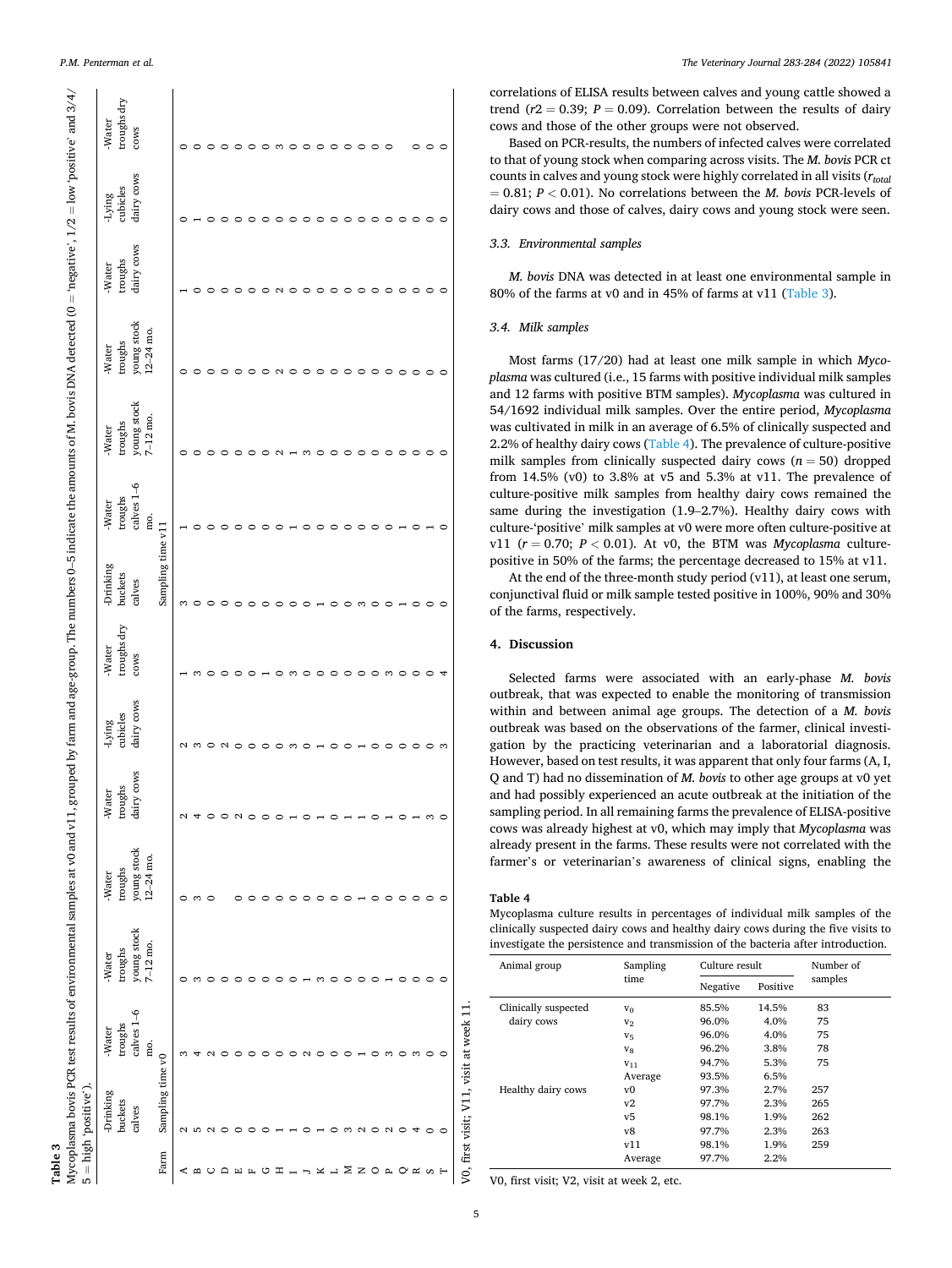<span id="page-5-0"></span>infections to spread substantially among dairy cows and further. Introduction may have also occurred in the other age groups which may have been obscured by the inclusion criteria used in the study.

A serological response was found before the last visit at v11, in line with our expectations and those of others, that seroconversion takes 2–3 weeks following exposure [\(Wawegama et al., 2014](#page-6-0)). Andersson et al. 2019 showed that the indirect Elisa kit used for this study had a lower sensitivity than others in a recent trial, suggesting the results in this study may have underestimated the true number of sero-positive samples. Due to intermittent excretion and loss of bacteria during sample transfer to the laboratory more cows were serologically positive than culture-positive [\(Nunez et al., 2008; Akan et al., 2014](#page-6-0)). The absence of *Mycoplasma*-related clinical signs in infected cattle is in line with a case report about a large dairy herd. Specifically, 13 cows had confirmed infection, among which only eight cows exhibited arthritis, and one had mastitis ([Punyapornwithaya et al., 2011\)](#page-6-0). Seroconversion of asymptomatic cows indicated that some cattle experienced *M. bovis* infection or became exposed without developing disease, an occurring that is not abnormal for infectious diseases [\(Morris et al., 1994](#page-6-0)).

Based on the PCR results, *M. bovis* was found at a comparable level in conjunctival samples of both clinically suspected and healthy animals. Via the nasolacrimal duct, lacrimal fluid is in direct contact with the mucous membranes in the upper part of the respiratory tract, where *Mycoplasma* resides. This may result in the presence of *M. bovis* in the conjunctival fluid and may be the reason for which this location is suggested as predilection site for *Mycoplasma* diagnostic samples ([Maeda et al., 2003; Kleinschmidt et al., 2013; Oliveira et al., 2019](#page-6-0)). The *M. bovis* PCR levels of young stock and calves were highly correlated in all visits, indicating that calves and young stock were likely to be infected at the same level at the same time.

Contrary to general recommendations *Mycoplasma* was cultured under ambient  $CO<sub>2</sub>$  concentrations which could have given some falsenegative results. However, *M. bovis* is known to be relatively insensitive to CO<sub>2</sub> concentration differences (Gourlay et al., 1979; Lowe et al., 2018). [Lowe et al. \(2018\)](#page-6-0) discussed the evidence for  $CO<sub>2</sub>$  enrichment and suggested that the use of ambient  $CO<sub>2</sub>$  conditions might be an advantage for culture. Finally, in routine cultures of suspected calf pneumonia cases performed for more than 10 years, more than 50% positive results were observed, confirming that successful culture is feasible under ambient  $CO<sub>2</sub>$  conditions. For these reasons, unsuccessful culture was not viewed as a significant cause of false negative results. *Mycoplasma* spp. positive cultures were not confirmed by sequence analysis and could also imply other mycoplasma spp., such as *Mycoplasma bovirhinis, Mycoplasma bovigenitalium, Mycoplasma bovoculi* or *Acholeplasma spp.* ([Parker et al., 2018\)](#page-6-0). However, the literature supports that *M. bovis* is the most important and frequently isolated *Mycoplasma*  spp. associated with disease in cattle worldwide [\(Panciera and Confer,](#page-6-0)  [2010; Fox, 2012](#page-6-0)).

Remarkably, only two herds experienced respiratory signs in a few dairy cows and four herds in calves, given aerogenic transmission is thought to be the main route of transmission in both calves and mature dairy cattle [\(Nicholas et al., 2016](#page-6-0)).

This study showed transmission between age groups in varying degrees in all farms. *M. bovis* could spread easily between young stock and calves. *M. bovis* infection in calves was correlated with that of young stock, which may indicate easy transmission between these groups. This could be due to direct contact, transmission by employees, and introduction of young animals into the older age groups. This is consistent with previous Swiss study in which transmission was correlated with contaminated milk. The mechanism of transmission was not investigated in our study. Whether the decreasing rate of infection was a consequence of a removal of active shedders or other farm measures, remains unclear (Aebi et al., 2015). An earlier study from Washington State University observed that the immediate culling of *Mycoplasma*-related mastitis cows was not associated with an accelerated end to new infections [\(Punyapornwithaya,et al., 2010, 2012](#page-6-0)). A factor that

influenced transmission was feeding pooled colostrum or raw mastitis milk to calves (Gille et al., 2020), which was practised in approximately 30% of herds investigated in this study.

To the best of our knowledge, this is the first study that aimed to closely monitor acute clinical *M. bovis* outbreaks in such a large number of farms (20). The results supported the hypotheses that *M. bovis* infects all age groups during the early outbreak stage despite separate housing and that animals, not exhibiting clinical signs, may nevertheless carry *M. bovis* bacteria. Findings also demonstrate that *M. bovis* is not likely to be eradicated from an outbreak farm within 3 months after the onset of clinical signs. Consistent with a previously published report [\(Nicholas](#page-6-0)  [et al., 2016\)](#page-6-0) this study indicates that a *Mycoplasma* infection is clinically self-limiting at the herd level in most cases. However, disease patterns after the 3-month investigation periods are unknown.

#### **5. Conclusions**

Based on clinical and laboratory investigations the main conclusions of this study of the dynamics of *M. bovis* in Dutch dairy herds experiencing an acute clinical outbreak was that the infection was already dispersed throughout the farms. The occurrence and course of clinical signs were ostensibly unpredictable; despite the apparent presence of the agent 3 months after the start of the clinical outbreak, hardly any new clinical problems were observed.

### **Conflict of interest statement**

This study was financially supported by the Dutch Dairy Industry (Zuivel NL), but the organisation did not play any role in the study design or in the collection, analysis and interpretation of data, nor in the decision to submit the manuscript for publication. The authors do not have any financial or personal relationships that could inappropriately influence or bias the content of the paper.

## **Acknowledgements**

The authors would like to thank the participating farmers and their related veterinarians, other supporting Royal GD Animal Health colleagues (Ms Geralda Hop for previous reports and Mr. Wim Swart for statistical support), students, who participated in the study, Cambridge Proofreading LLC, for checking the correct language, the scientific Laboratorial staff for interpreting technical results and the funding suppliers Zuivel NL.

## **References**

- [Aebi, M., van den Borne, B.H., Raemy, A., Steiner, A., Pilo, P., Bodmer, M., 2015.](http://refhub.elsevier.com/S1090-0233(22)00056-9/sbref1)  *Mycoplasma bovis* [infections in Swiss dairy cattle: a clinical investigation. Acta Vet.](http://refhub.elsevier.com/S1090-0233(22)00056-9/sbref1) [Scand. 57, 10.](http://refhub.elsevier.com/S1090-0233(22)00056-9/sbref1)
- [Akan, M., Babacan, O., Torun, E., M](http://refhub.elsevier.com/S1090-0233(22)00056-9/sbref2)üştak, H.K., Öncel, T., 2014. Diagnosis of [Mycoplasma bovis infectionin cattle by ELISA and PCR. Kafkas U](http://refhub.elsevier.com/S1090-0233(22)00056-9/sbref2)niversitesi Veteriner
- Faku[ltesi Dergisi 20, 249](http://refhub.elsevier.com/S1090-0233(22)00056-9/sbref2)–252. Andersson, A., Aspán, [A., Wisselink, H.J., Smid, B., Ridley, A., Pelkonen, S., Autio, T.,](http://refhub.elsevier.com/S1090-0233(22)00056-9/sbref3) Tølbøll-Lauritsen, K., Kensø[, J., Gaurivaud, P., et al., 2019. A European inter-](http://refhub.elsevier.com/S1090-0233(22)00056-9/sbref3)
- [laboratory trial to evaluate the performance of three serological methods for](http://refhub.elsevier.com/S1090-0233(22)00056-9/sbref3) diagnosis of *Mycoplasma* [bovis infection in cattle using latent class analysis. BMC](http://refhub.elsevier.com/S1090-0233(22)00056-9/sbref3) [Vet. Res. 15, 369.](http://refhub.elsevier.com/S1090-0233(22)00056-9/sbref3)
- Fox, L.K., 2012. *Mycoplasma* [mastitis: Causes, transmission, and control. Vet. Clin. N. Am.](http://refhub.elsevier.com/S1090-0233(22)00056-9/sbref4)  [Food Anim. Pract. 28, 225](http://refhub.elsevier.com/S1090-0233(22)00056-9/sbref4)–237.
- [Gourlay, R.N., Howard, C.J., Thomas, L.H., Wyld, S.G., 1979. Pathogenicity of some](http://refhub.elsevier.com/S1090-0233(22)00056-9/sbref5) *Mycoplasma* and *Acholeplasma* [species in the lungs of gnotobiotic calves. Res. Vet.](http://refhub.elsevier.com/S1090-0233(22)00056-9/sbref5)  [Sci. 27, 233](http://refhub.elsevier.com/S1090-0233(22)00056-9/sbref5)–237.
- Gille, L., Evrard, J., Callens, J., Supré, K., Grégoire, F., Boyen, F., Haesebrouck, F., [Deprez, P., Pardon, B., 2020. The presence of](http://refhub.elsevier.com/S1090-0233(22)00056-9/sbref6) *Mycoplasma bovis* in colostrum. Vet. [Res. 511, 54](http://refhub.elsevier.com/S1090-0233(22)00056-9/sbref6).
- Haapala, V., Pohjanvirta, T., Vähänikkilä, N., Halkilahti, J., Simonen, H., Pelkonen, S., [Soveri, T., Simojoki, H., Autio, T., 2018. Semen as a source of](http://refhub.elsevier.com/S1090-0233(22)00056-9/sbref7) *Mycoplasma bovis*  [mastitis in dairy herds. Vet. Microbiol. 216, 60](http://refhub.elsevier.com/S1090-0233(22)00056-9/sbref7)–66.
- [Hazelton, M.S., Sheehy, P.A., Bosward, K.L., Parker, A.M., Morton, J.M., Dwyer, C.J.,](http://refhub.elsevier.com/S1090-0233(22)00056-9/sbref8) [Niven, P.G., House, J.K., 2018. Short communication: shedding of](http://refhub.elsevier.com/S1090-0233(22)00056-9/sbref8) *Mycoplasma bovis* [and antibody responses in cows recently diagnosed with clinical infection.](http://refhub.elsevier.com/S1090-0233(22)00056-9/sbref8)  [J. Dairy Sci. 101, 584](http://refhub.elsevier.com/S1090-0233(22)00056-9/sbref8)–589.